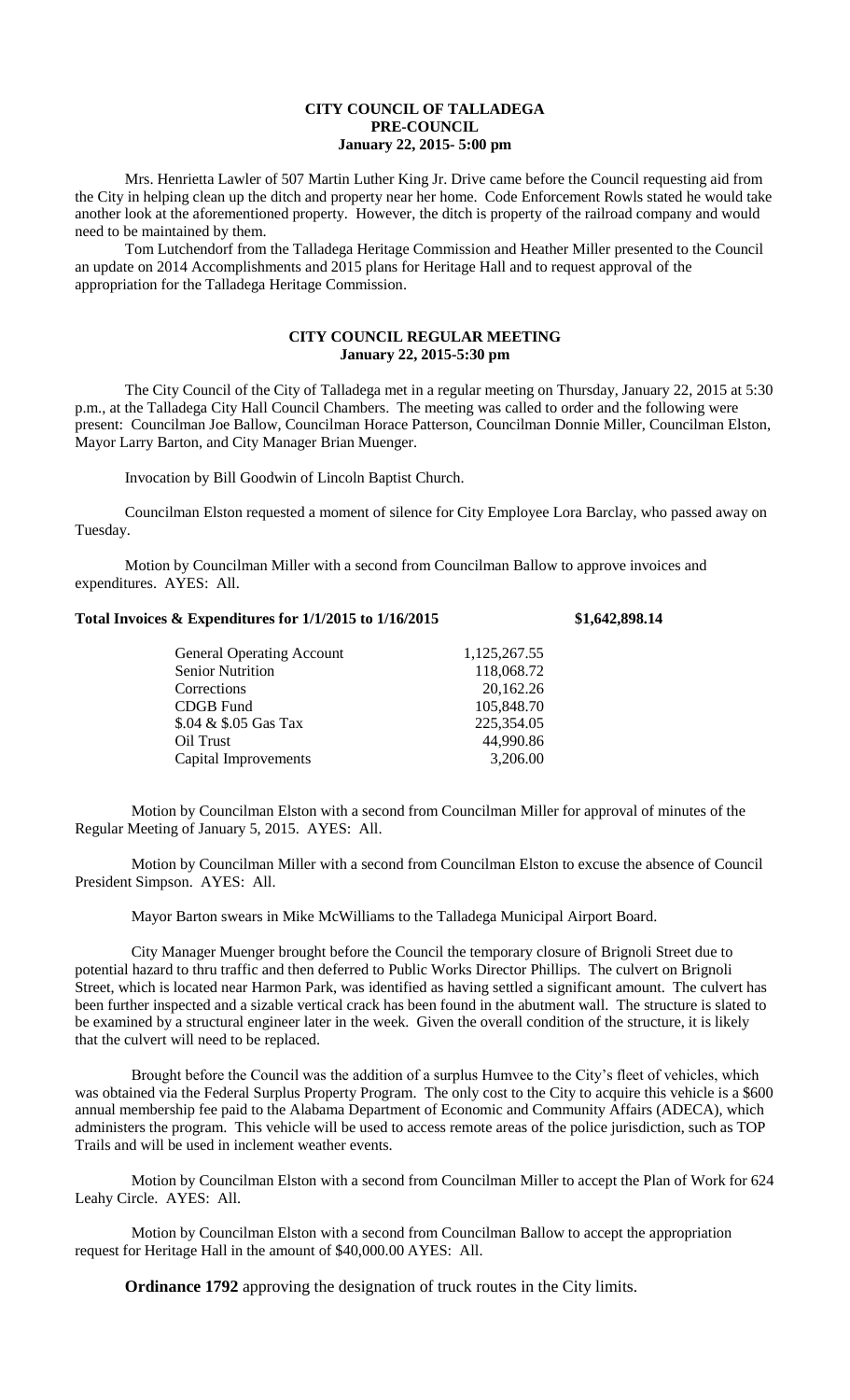Motion by Councilman Miller with a second from Councilman Ballow for Immediate Consideration of Ordinance #1792. Roll Call. AYES: All.

Motion by Councilman Ballow with a second from Councilman Elston for reading of the heading only. Roll Call. AYES: All.

AN ORDINANCE TO REPEAL ORDINANCE NO. 1605 IN ITS ENTIRETY; AND TO CREATE AND ESTABLISH DESIGNATED TRUCK ROUTES IN AND THROUGH THE CITY OF TALLADEGA; TO PROVIDE DEFINITIONS, EXEMPTIONS AND PENALITIES FOR THE VIOLATIONS THEREOF.

Motion by Councilman Miller with a second from Councilman Elston for the adoption of Ordinance #1792. Roll Call. AYES: All.

**Resolution #3406** authorizing the condemnation and demolition of 120 Margaret Street **Resolution #3410** authorizing the condemnation and demolition of 907 Cruikshank Street

Motion by Councilman Elston with a second from Councilman Ballow to approve Resolution #3406 and Resolution #3410. Roll Call. AYES: All.

**Resolution #3411** approving an agreement with J.A. Dawson & Company for playground equipment for the Bruner Sports Complex in the amount of \$36,285.00 **Resolution #3412** approving an agreement with Scoretime Scoreboards for the provision and installation of four (4) LED scoreboards in the amount of \$22,584.00 **Resolution #3413** approving the surplus of four (4) scoreboards.

Motion by Councilman Miller with a second from Councilman Ballow to approve Resolution #3411 to Resolution #3413. Roll Call. AYES: All.

**Resolution #3414** approving an agreement with the Center for Advanced Public Safety (CAPS) at the University of Alabama for equipping twenty (20) patrol cars with E-Cite equipment in the amount of \$9,630.00

Motion by Councilman Ballow with a second from Councilman Miller to approve Resolution #3414. Roll Call. AYES: All.

**Resolution #3415** authorizing removal of junk cars and assessing lien for cost of abatement to 318 Westwood Circle.

Motion by Councilman Elston with a second from Councilman Ballow to approve Resolution #3415. Roll Call. AYES: All.

**Resolution #3416** approval of amended quitclaim deed for ATAP property at Municipal Airport.

Motion by Councilman Elston with a second from Councilman Miller to approve Resolution #3416. Roll Call. AYES: All.

City Attorney O'Brien came before the Council regarding Resolution #3416. A defective survey was used in the previous transaction resulting in the need for a corrective deed. The error was later identified and the property resurveyed.

**Resolution #3417** approval of agreement with Municipal Workers Compensation Fund Inc. for workers compensation insurance for City employees at an estimated contribution billing of \$193,884.00.

Motion by Councilman Ballow with a second from Councilman Elston to approve Resolution #3417. Roll Call. AYES: All.

Motion by Councilman Elston with a second by Councilman Ballow to approve the invoices and expenditures for the Water Department. AYES: All.